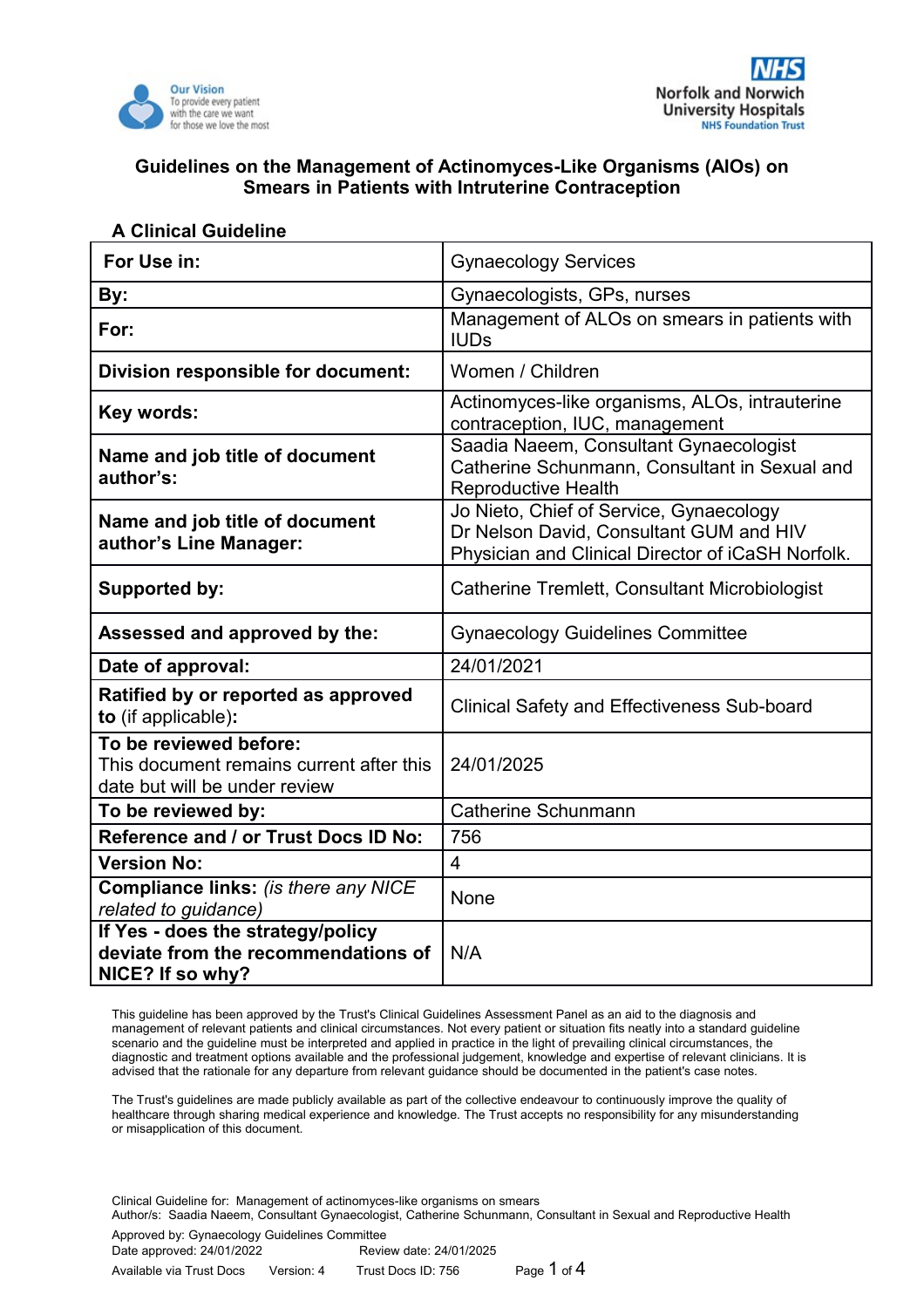## **Version and Document Control:**

| <b>Version</b><br><b>Number</b> | Date of<br><b>Update</b> | <b>Change Description</b>                                   | <b>Author</b>  |
|---------------------------------|--------------------------|-------------------------------------------------------------|----------------|
|                                 | 21/01/2021               | Title amended, IUD amended to IUC<br>and references updated | <b>Authors</b> |
|                                 |                          |                                                             |                |
|                                 |                          |                                                             |                |
|                                 |                          |                                                             |                |

## **This is a Controlled Document**

Printed copies of this document may not be up to date. Please check the hospital intranet for the latest version and destroy all previous versions.

Clinical Guideline for: Management of actinomyces-like organisms on smears Author/s: Saadia Naeem, Consultant Gynaecologist, Catherine Schunmann, Consultant in Sexual and Reproductive Health Approved by: Gynaecology Guidelines Committee Review date: 24/01/2025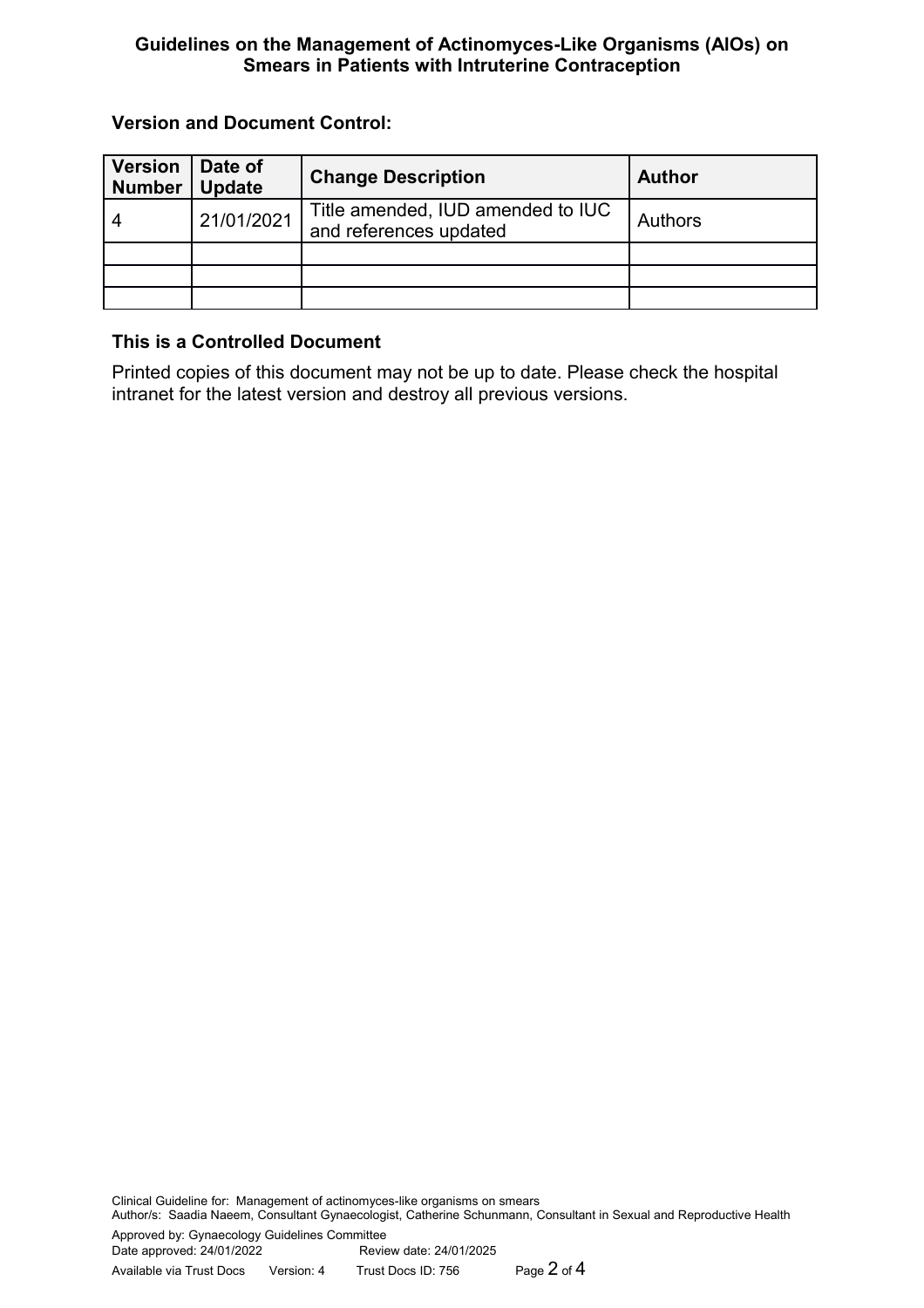Actinomycetes are gram positive, anaerobic commensal bacteria found in the gastrointestinal and genital tracts.<sup>1,2.</sup> They are commonly found in the female genital tract in women with and without intrauterine contraception (IUC).<sup>3</sup>

- **1.** They exhibit low virulence and require a breach in the integrity of the mucous membrane and the presence of devitalised tissue to become pathogenic. Actinomycosis is frequently thought to be a polymicrobial infection with as many as  $5 - 10$  species isolated from affected tissues.<sup>2</sup> These "co-pathogens" may act to enhance the otherwise low invasiveness of actinomycetes, allowing penetration to deeper tissues.
- **2.** Abdominal and pelvic actinomycosis are the least common sites of infection (10- 20%) followed by thoracic (15-20%) with the most commonly affected area being craniofacial (50-70%). Once established, infection can spread invasively creating a suppurative and granulomatous abscess which commonly mimics malignancy or tuberculosis. Diagnosis of actinomycosis requires aspiration of material from deep tissues or sinuses followed by rapid transit to a laboratory in anaerobic conditions for culture and identification. Treatment is usually with parenteral penicillin and a multidisciplinary clinical and microbiological approach ensures optimal dosage and duration of antimicrobial regimes.<sup>2</sup>
- **3.** Actinomycosis is an extremely rare condition. An estimate of annual incidence in one American study was approximately 1:300,000. In another review, the prevalence of pelvic actinomycosis was found to be 1 in 126,313 female patients discharged from 6 hospitals between 1983 and 1997.<sup>4</sup>
- **4.** In contrast, up to 30% of cervical smears of intrauterine device users may be positive for actinomyces-like organisms (ALOs) with slightly lower rates found in women with levonorgestrel releasing systems.<sup>5</sup>
- **5.** The relationship between the presence of ALOs seen on smears and the eventual development of pelvic actinomycosis is unclear. Because of its lack of sensitivity and specificity and low positive predictive value, the prognostic significance of detecting ALOs is minimal in the absence of symptoms.<sup>4,6,7</sup>
- **6.** For asymptomatic women, the Clinical Effectiveness Unit of the Faculty of Sexual & Reproductive Healthcare states: "Intrauterine contraceptive users with ALOs detected on swab or smear who have no symptoms should be advised there is no reason to remove the intrauterine method unless signs or symptoms of infection occur. There is no indication for follow-up screening."<sup>8</sup> A single study in the literature suggests that an interval reinsertion may decrease the rates of re-colonisation of the new intrauterine device with ALOs although whether this results in clinically meaningful outcomes is uncertain. The sample size of this study was small with a high number lost to follow up.<sup>9</sup>
- **7.** Insertion or reinsertion of an intrauterine method can be carried out in asymptomatic women with ALOs. There is no need to remove a device in asymptomatic women with ALOs.<sup>10</sup>
- **8.** Women who have symptoms such as pelvic pain, discharge or abnormal vaginal bleeding should be advised to seek medical advice. Other causes of infection (in Clinical Guideline for: Management of actinomyces-like organisms on smears

Author/s: Saadia Naeem, Consultant Gynaecologist, Catherine Schunmann, Consultant in Sexual and Reproductive Health